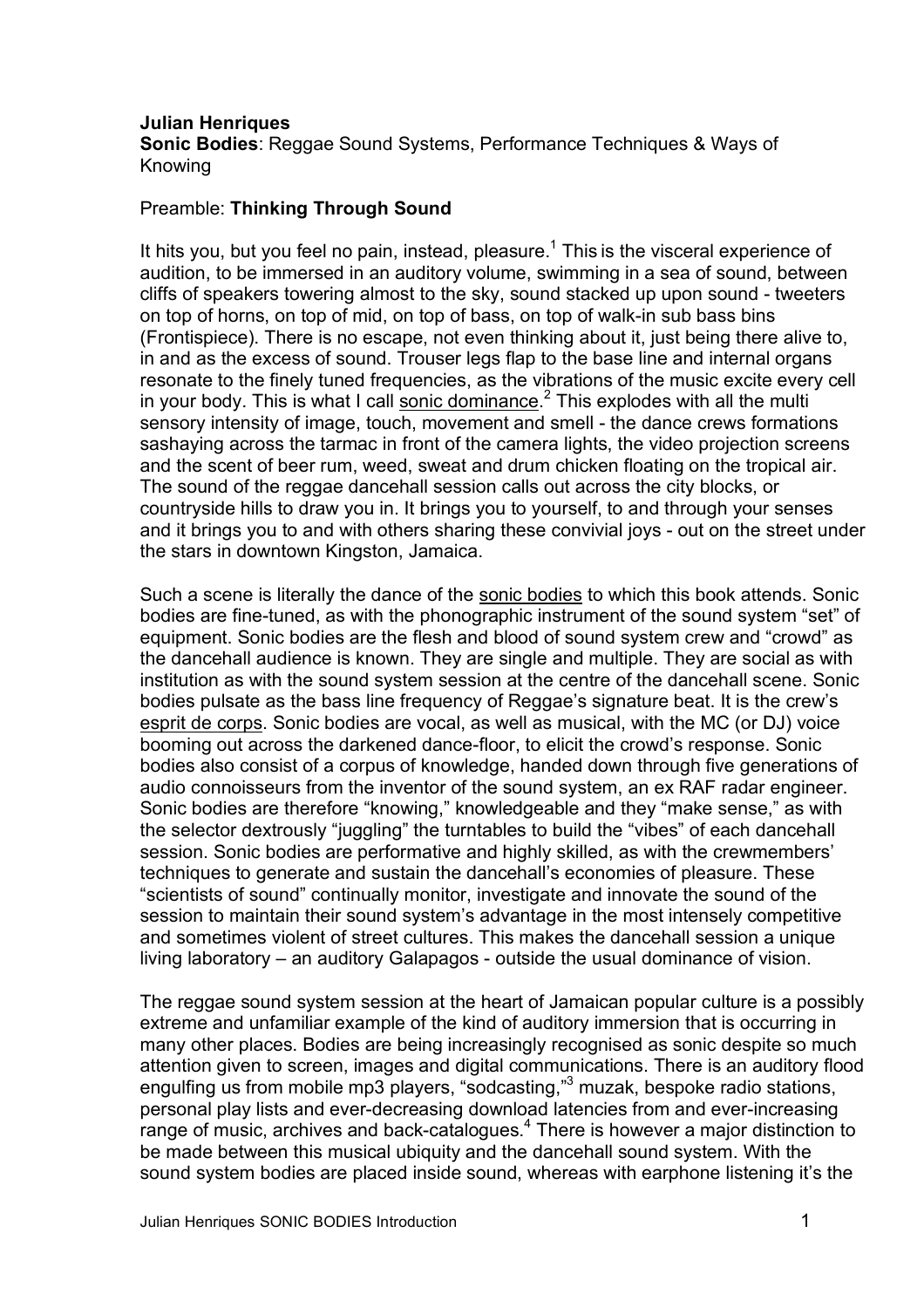opposite, sound is placed inside bodies. As with much to do with sound there are two sides to this auditory saturation – receptive and expressive. On the one hand, this current immersion in auditory abundance can be experienced as a sonic invasion of our bodies and their personal space. On the other, it can also be heard as a sonic extension of the body, in the way Marshall McLuhan considered the wheel was of our feet. After having been imprisoned in writing for the past two and a half millennia, in little over a hundred years of phonographic recording, sound and music are being liberated from music's transcription and sound's circumstances of embodied production. Recording, distributing and listening to sound has become almost as easy, ubiquitous and mobile as reading and writing. This is the quotidian context in which we are now enjoying – or suffering – this auditory excess.

Sonic bodies may be contrasted with light bodies in the way that audition carries a corporeal weight – exemplified by the liminal extremes of the sonic dominance sound system session - that vision has traditionally been used to escape. Sonic bodies have to be heard, felt and given the attention of listening. It is of little use looking for them. Sonic bodies demand being approached in a certain way, one based on a relationship of mutual recognition and respect, as distinct from the positivist scientific paradigm of prediction and control. Sonic bodies produce, experience and make sense of sound. Sound, even as the playing of a recording is always "live" at the point of hearing. Sounding has to be embodied as an event in a particular time and place, as distinct from being "frozen" as a text or image whose embodiment is less immediate. This is the point that Jacques Attali famously makes: "… the world is not for the beholding. It is for hearing. It is not legible, but audible."<sup>5</sup>

In this book I offer you as the sonic body of the reader an invitation, simply put – to become a listener. Only then can you venture inside the sonic body, or rather some these multiple sonic bodies. Sonic Bodies is a journey into sound. My entire approach and orientation is one of thinking through sound. This is sound qua sound, that is, auditory vibrations. This is distinct and different from what certain sounds are used to compose, that is music. Such thinking through sound is also distinct and different from our habitual thinking through images, or, it is important to note, music. Indeed, it is also has to be distinguished from thinking about anything. Sound can indeed be an object of thought, as was first brought to attention with the Canadian work sonic environments and soundscapes in the 1970's. $6$  Instead, thinking through sound is a way of thinking, a process of knowledge, and a gnosis.<sup>7</sup> Thinking through sounding brings to the fore the value of auditory propagation as a mechanical process as a model of a way of understanding that is not entirely bound up with language, notation and representation.

Sounding is a dynamic patterning propagated through a material medium. Though it cannot be expressed outside its embodiment in such a medium, it is in itself entirely immaterial and insubstantial. Sounding is a transitory event in time, rather than an often more permanent mark on a visual surface. Such events are entirely distinctive, unique and unrepeatable. Sounding has direct sensorial effect and affects, as with smells, tastes and gestures, in addition to how it is purposed as a medium for encoding meaning, as with phonetics. This intrinsic meaning of sounding is often independent of conscious attention, as with the prosody of the actual utterance, that is, tone of voice. Thus the idea of sounding serves to draw attention to a rather different object of enquiry than the conventional ones of text or image. In practice it is not object at all, but a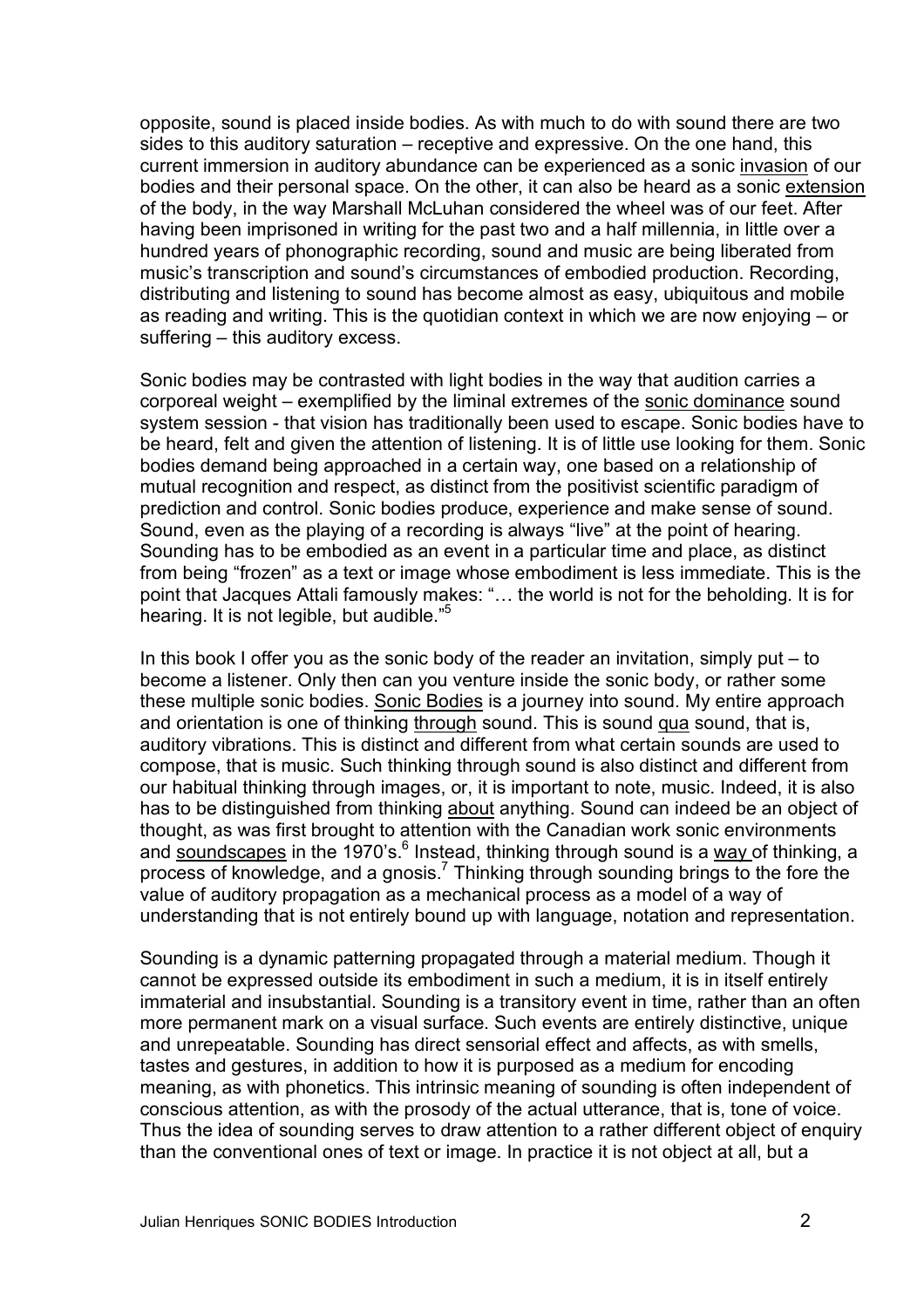process or event, not a coded representation but medium, not a thought but a feeling often independent of conscious reflection.

In these ways, Sonic Bodies mounts an auditory investigation, rather than only an investigation of audition. To do this sounding is considered mechanically - as auditory propagation and specific sensory modality of audition, distinct from, yet integrated with, the other senses. It is also considered practically - as the basis for the techniques and traditions of a particular popular auditory culture of the Jamaican reggae dancehall session. Drawing on such embodied ways of knowing grounds the investigation with the material of numerous examples. Finally, sounding is considered philosophically - as a dynamic model for both questioning the world - as distinct from the way the trope of the visual image is often settle them - and understanding itself – as developed with the idea of sound judgment in the conclusion.

If thinking were only a matter of ideas, that is, an activity of a mind that could be isolated from its body, then the model, metaphor or medium of thinking would not be quite so important. On the other hand, if thinking is more than this, as is argued throughout Sonic Bodies, then important implications follow. Furthermore, if what is called thinking has its origins in the kinds of processes, practices and potentialities that only our embodiment affords, then the metaphor is not to be dismissed as a crutch, but the actual limb of thought.<sup>8</sup> Like any language, sound embodies its own unique sensitivities, nuances and idiomatic forms of expression that inevitably get lost in translation. The auditory vocabulary carries values and associations: we "sound someone out," for instance, or having "sound judgment" as discussed in the conclusion. Thinking through sound is thus a matter of working through the medium of sound as thought. We work through something to find out more, or "to work it out." This can mean "taking it in," or letting it "sink in," that is, absorbing, assimilating, incorporating, or even ingesting something, so that, we become part of it and it becomes part of us. So the passage of working through indicates the crossing of a threshold. With sound this can be the traditional barrier between thinking and working, or interior and exterior worlds, or mind and body, for instance.

What sound offers is a dynamic model of thinking. This can only be expressed through corporeal practices of thought, rather than the more commonplace discursive line of thought. Indeed, such a tissue of thinking lends itself to diagrammatic expression, as with the numerous triangulations throughout Sonic Bodies. This is, of course, visual, but without being tied to representation.<sup>9</sup> Such thinking though sound concerns such vibrations specifically, as against more the commonplace visual preoccupation with words or representational images. It draws on a repertoire of metaphors, analogies and models that are distinct and different from those of representation, discourse and inscription. Light and visual processes are often used to expression of the immateriality of mental images. By contrast, sounding insists that we do not forget that auditory processes always require expression through a particular material medium, such as air or water. Sonic Bodies proposes auditory propagation itself, that is, the periodic movement of vibrations through a medium, as a model for sociocultural as well as corporeal and material processes. These vibrations have to be considered together with the techniques and the instruments required to make them. As with sounding itself, sonic bodies are only ever expressed in a particular, embodied and specific medium, event and location, that is, a time and a place.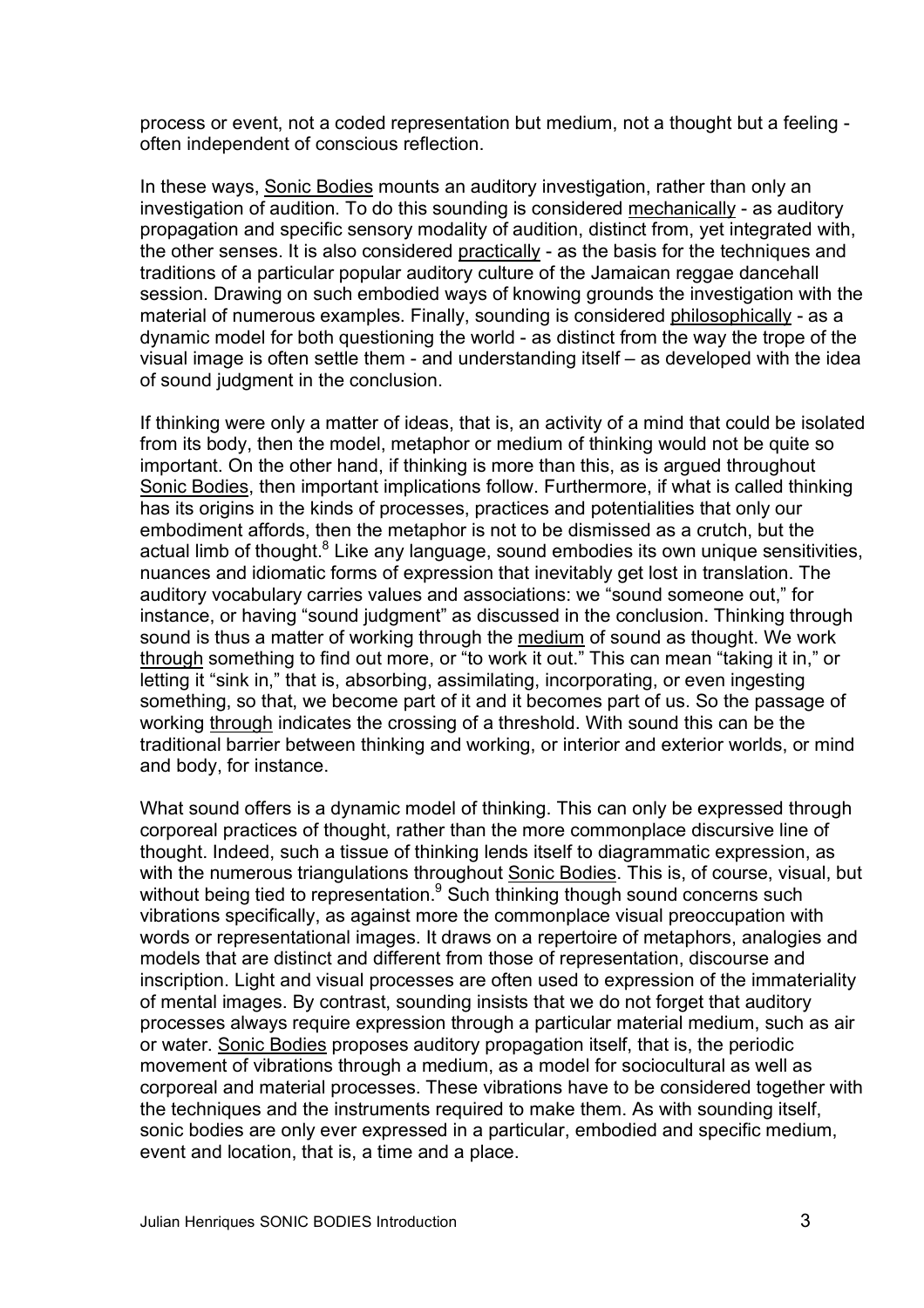The specific exemplar for Sonic Bodies of the reggae sound system session takes place every night of the week, out on the streets of Kingston. But before we get there, there is another way in which the particular and specific character of sonic bodies can be taken into account. Both sonic bodies and sounds themselves, as events situated in time and space, are always distinctive and unique. Indeed, with embodiment we can never forget ourselves. It is our own subjectivity, as with a sound event itself, that needs to be recognised and appreciated - rather than sacrificed on the altar of objective science. So the writing of this book has necessarily been a personal biographical journey, as it is with every researcher, and what draws to their research topic. Often this is entirely unconscious, only evident in retrospect, or with the clarity that another person can supply with comparative ease.

Even to begin an understanding of how the crewmembers stage and run a dancehall session demands setting aside commonplace approaches. On the one side, there is the model of understanding as rational or cognitive process, involving representation and calculation. The improvised, extemporised and spontaneous character of their performance appears to rule out such a cerebral picture of what they do. As the antithesis to this, the crew's performance could be considered as entirely intuitive, instinctive and even "natural," as consistent with the racist stereotypes. But the range of frequencies of wavebands, detail of nuance and judgement of timing, demand a far more complex account than such biologically determined approaches can offer. Sonic Bodies claims that the crew's fine-grained, sophisticated and subtle responsiveness and manipulation of the multi-sensory and multi-media apparatus of the dancehall session demands a different understanding of the nature rationality itself – as a challenge to what are conventionally considered the limitations of embodiment. This is one of the major challenges of thinking through sound.

My journey into sound was from music (rather than from the frequently "overlooked" value of sound in filmmaking). Music had often been the subject of the BBC documentaries I made throughout the 1980s, particularly as a vital component of popular culture. When I moved into making fiction films and eventually the feature film Babymother, music featured literally centre stage in this reggae musical set in Harlesden, West London. Musical performance gave my on-screen characters, not to mention my often fresh talent of my cast, a certain confidence. So when it came to repurposing my film making experience for academic research, it was natural to utilise the dancehall scene that had been the subject of my documentaries and the setting of the fiction. Here it was the sound system engineers who attracted my interest, as the dancehall scene is primarily one of playing already recorded music, that is phonographic reproduction, rather than an artist's live performance.

Living in Kingston from 1996 to 2001 gave me the opportunity for easy access to the dancehall sessions downtown. Over this period I ran the film and television department at CARIMAC (Caribbean Institute of Media and Communications) at the University of the West Indies, Mona. Researching and writing my feature film Babymother, I established a research relationship with Winston "Weepow" Powell. He is the founder and boss of Stone Love Movement, the island's leading and longest established sound system. But it took a friend, the filmmaker John Akomfrah, to point out to me that my interest in popular culture, was in fact very much following in my father's footsteps. Fernando Henriques' Family and Colour in Jamaica on the basis of his research into the popular African-Christian religious cults, such as Pocomania, in rural Jamaica. This was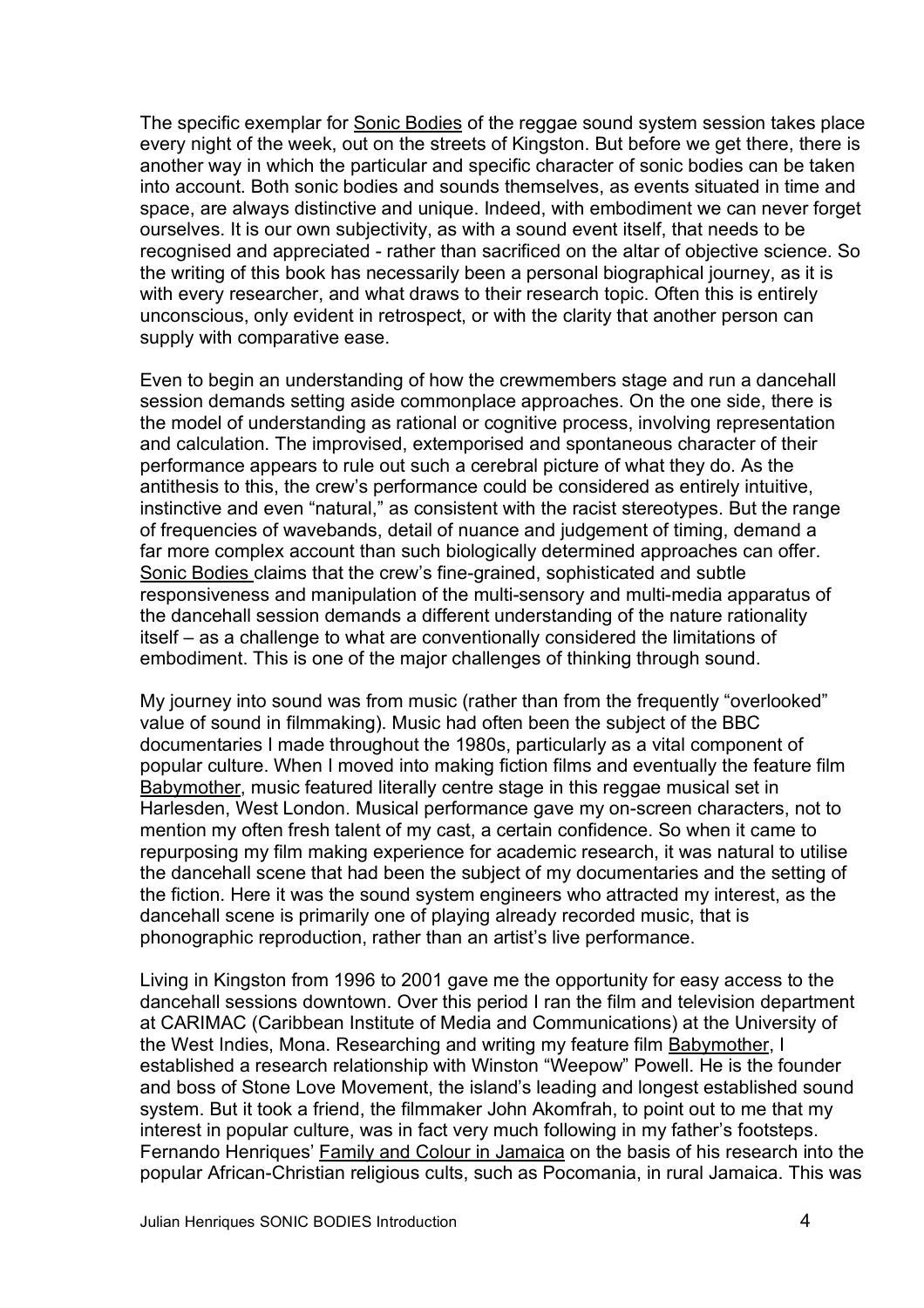published in 1953, with me hardly born. My connection with the field that would in the 1970s and 1980s establish itself, as Cultural Studies has also been a personal matter. Its founding figure, Stuart Hall, claimed to me that on the eve of his departure from Jamaica to England, as a Rhodes scholar at Oxford, he had what was to turn out to be a fateful meeting with my father.<sup>10</sup> (Their families were friends, both living in Port Antonio, Portland). My father had returned to Jamaica for his PhD research, also at Oxford. According to what Stuart told me, this conversation inspired him to recognise that there could be other professions, besides the middle class favourites of lawyer and doctor, that he might pursue. Such are the contingencies, necessarily specific and local (and personal) for which Stuart was later to provide such persuasive theoretical account is also the lineage I am most comfortable locating myself. Such, also, is the connectivity of sounding.

So this was the personal history I now like to think guided me on my path to the dancehall sessions in downtown Kingston. These sessions are enjoyed by audiences several thousand strong, with dance crews sashaying across the tarmac dance-floor, in front of camera lights for live large video screen projection and round-the-clock local cable television broadcast. The compulsive energy and contradictory extremes of the Jamaican dancehall sessions are best located in the auditory culture of the island's society. For over fifty years this street dance scene has been the life-blood for many West Kingston communities, with the sound system as a mechanism for converting cultural into commercial capital.<sup>11</sup> Dancehall style and fashion cuts and mixes African rhythms and retro vinyl technologies together with the latest digital music and video software; Rastafarianism and strict a Christian religiosity; sexually explicit costume and choreography with internationally censored anti-gay lyrics; local and global markets; sectarian ghetto political violence and American consumerist values. In an inner city session a "gun salute" is highest praise for the MC, and the "clashes" between rival sounds evoke fierce fan loyalties, as with football teams. Not only is Dancehall a bass culture in terms of the pumping lower frequencies of the reggae bass line, but also a base culture as a popular street culture, not to mention the bottom-up of its signature "bumper-grinding" sexually explicit choreography.

Insisting on the importance of materiality and corporeality of media promotes ways of understanding that are inevitably gendered, raced, classed, aged and so on. <sup>12</sup> The sound system crewmember's ways of knowing which tend to be male, compared with the young female ways of knowing of the crowd, for instance. Particular situated and embodied ways of knowing also contrasts with the conventional ideals of knowledge as universal, objective and abstract "ideas" in general, where the signifier "floats" above the signified. This makes sounding materialist in its approach, but this is a rhythmic materialism, as distinct from what can be called the gross materialism of genetic reductionism, for example, or deterministic historical materialism. Sound is always a dynamic event, forever incomplete and continually in a state of change. Thus thinking through sound offers a way to voice criticisms of the status quo and raise questions, in the way that images are often used to settle them. In the mechanics of auditory propagation noise is necessarily a disturbance, it disrupts and can used as a destructive .<br>weapon.<sup>13</sup>

As with sound making, sonic bodies require an instrument for their propagation, as vocal chords can be described as the instrument for voicing. The dancehall sound system "set" is the particular instrument for Jamaican music. As a phonographic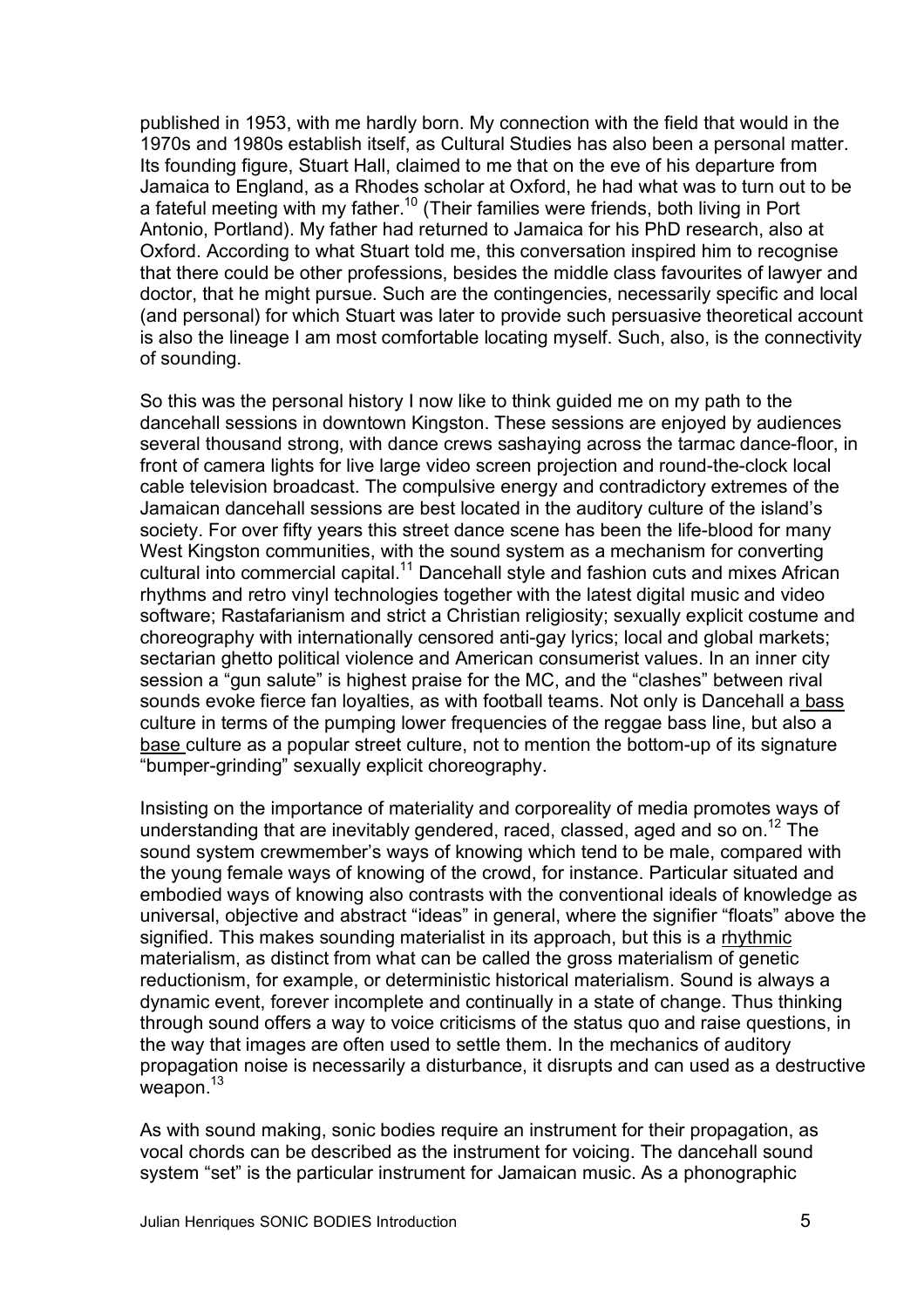technology at the centre of shared musical event of the dancehall session, it is widely recognised that it has exerted a considerable influence on Jamaican music and many others worldwide. As Michael Veal puts it, "These sound systems have been more central to musical innovation in Jamaica than live performance, and the creative practice developed in the sound systems have in turn influenced the evolution of .<br>recording conventions."<sup>14</sup> This is such that Reggae and Dancehall music in Jamaica has developed in tandem with the sound systems themselves.15 In his comparative study of the Kingston and Montreal music scenes, John Constantinides describes the sound system as "the lynchpin of Jamaican music… not only a mediator or diffuser of recorded music, but an influential creative actor in the production of Jamaican musical culture wherever it may be found."<sup>16</sup> Working and thinking go together, not in the performance techniques of the crew, as the subjects of the investigation, but also, its methodology. This demands a continual shuttle between, on the one hand, observation and listening to the phenomenon, and on the other, theoretical considerations and elaborations.

Besides medium and instrument, the third element for auditory propagation, on which Sonic Bodies gives sustained attention, is the skilled techniques for playing these instruments. The crew's performances techniques embody a particular way of knowing, know-how, or techné. Aristotle contrasts techné with both episteme (from ἐπίσταµαι, "to know") or formal, analytical or scientific knowledge, on the one hand, and on the other, phronēsis, or practical wisdom, to which we return in the conclusion. The sound system crewmember's expertise and skilled techniques for playing the set have certainly contributed to Reggae's international success, as well as its influence on many other music genres. These techniques have been the foundation for a host of musical genres from Hip Hop, to Techno and Grime. Jamaica is arguably the source of black power. In music, this was initiated with King Tubby's innovative dub techniques, anticipating sampling and being felt across pop and avant-garde music, as well as Big Youth's "toasting" pioneering Rap in the 1980's. In addition, the Jamaican musical influence has been felt internationally in Hip Hop, Jungle, Drum & Bass, Garage and currently Grime and Dubstep. As an instrument for enjoying music, sound systems have also shaped DJ performance technique, the studio practices of versioning and re-mixing as well as the pleasures of listening in Raves, Clubs and Carnivals.

Sonic Bodies contends that the media, instruments and techniques that allow auditory propagation can also account for the spread of sonic bodies. Rhythms are infectious. The musical, cultural and political "vibes" of Reggae, Dub and Dancehall have been carried abroad in the music of such international stars as Bob Marley, and more recently, Turbulence, Movado, Shaggy, Sean Paul and Damian Marley. The sound crew's skills are also tested on the international stage in sound "clashes" or championships, where Japanese, German, Italian and American, Canadian as well as Jamaican Sounds compete. There are also vibrant local sound system scenes in these countries as well as Mexico, Brazil and Canada. These Sounds, as sound systems are called, are crewed not by Jamaicans, but by natives of those countries. Some of these, especially the Japanese and German sound systems, have the enthusiasm, skills and confidence to compete against Jamaican Sounds on their own island turf, for instance, Sentinel, a German Sound, who won the 2006 World Cup Clash. Sonic bodies are thus both one and many at the same time, as is expressed as much in the Rastafarian conception of singular as plural as "I n' I" as it is in Bracha Ettinger's (2006) concept of the matrixial.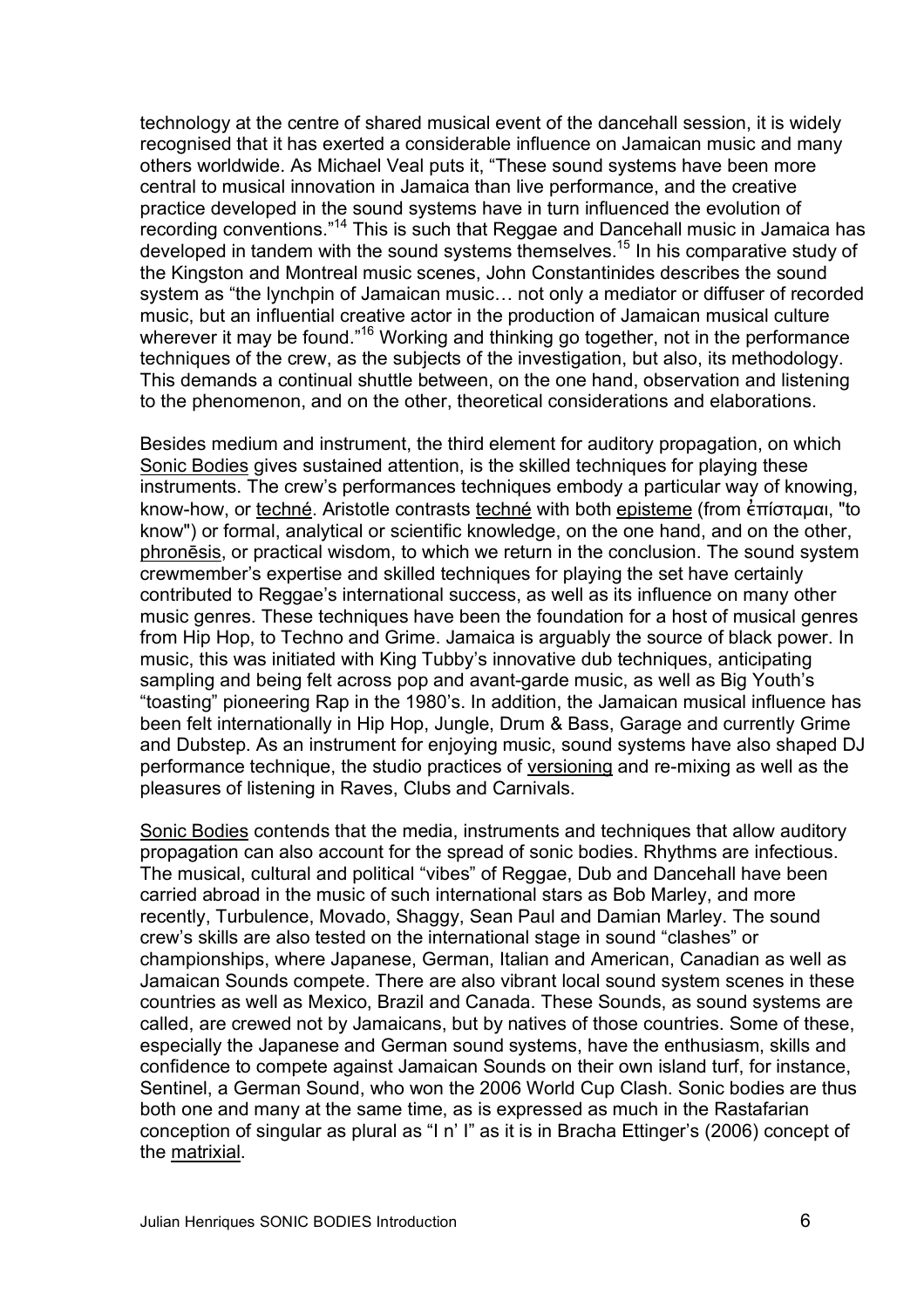Sonic Bodies draws on several years of participating and observing the island's leading Stone Love Movement in action; and listening to what they say:

When you get the instrument of authority with the mic you must use it constructively… You have to love the music… sound business I born in it, grow by it, live by it… You connect musically with the people, like you become this puppeteer…

Winning a competitive dancehall "clash" often depends, inter alia, on the choice of music. So how, does the selector, for instance, know which is the right groove to drop the needle? The answer to this question, it is proposed here, is to be found in the media and periodic movement of sounding itself. Just as the popular culture of Dancehall provides a particular site for investigating auditory culture, so the particularities of sound itself provide materials for understanding how this works. Working sonically in this way takes its cue from the phonographic reproduction of music by the sound system set of equipment itself. As against "live" musical performance, this inspires consideration of the crew's re-performance skills for re-playing already recorded music. As one engineer put it: "A sound system is re-processing music that's been processed already." It is an apparatus for the re-presentation, rather than representation of music. In short, reperformance is the remix of the mix of performance. Re-performances combine the tradition of interpretation (as with a classical musical score) but with a record, together with that of improvisation (as in jazz) but here "rewinding" the track or the MC extemporising on top of it.

So Sonic Bodies calls for a dive deep into the mechanics and materiality of the auditory medium itself, with its tones, textures and intensities. Thinking and working through and with sounding suggests sinking into sound, theorising down to the depths of the lower frequencies of the bass line, the infra sound of its roots and routes, sinking into the substance of the subject, being immersed in it, as with the sonic dominance of a dancehall session, and thereby deep into the frequencies. The vibes of sounding sink into theorising to produce sonically saturated theory, as it were – as a syncing of the dynamics auditory vibrations of sound theory, with those of a dancehall. With its auditory sensibility and methodology of listening, the propagation model attempts to establish sounding a particular activity for investigation. Sounding is a complex set of relationships is invariably expressed on several different registers at the same time. Most often these registers are considered separately, isolated from each other, as with mechanical and social process, or technological or psychological levels of analysis, for example. The conceptual force of sounding is to refuse such dichotomies, in favour of an intrinsically relational approach. Sonic Bodies raises the question: what can thinking through sounding tell us about social and cultural practices and the processes of communication in particular? If this is a theoretical question, it answers by way of a specific practical example: how, or in what manner does a sound system work? That is what this book explores.

### **The time and place of sounding**

The idea of thinking through sounding is hardly without precedent in practice. This way of knowing is the living heartbeat of many music traditions, especially where these are popular and oral, as with the reggae sound system. Thinking through sounding is what the engineers and other crew actually do, without necessarily "reflecting" or verbalising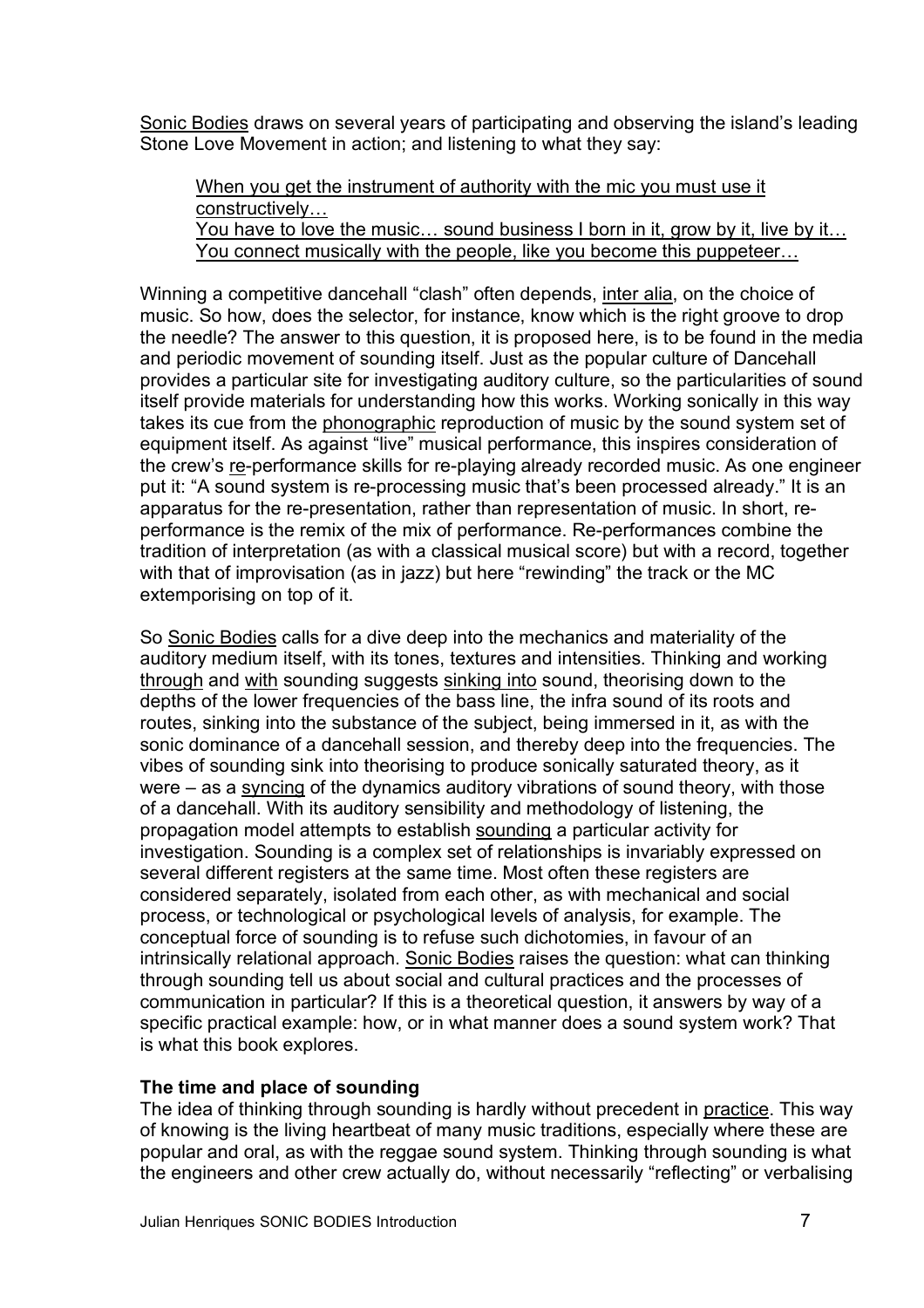it. Similarly, there is a small but significant body of scholarship describing Jamaican music and culture, without necessarily utilizing this as evidence for any particular theoretical position. This is provides a useful context in which to place the particular findings on the Stone Love Movement sound system. The current literature on Reggae and Dancehall was pioneered by Carolyn Copper's Noises in the Blood and more recently Sound Clash. It also includes Norman Stolzoff's Wake the Town and Tell the People and Lloyd Bradley's Bass Culture and Donna Hope's Inna di Dancehall and Sonjah Stanley-Niaah's DanceHall: from Slave Ship to Ghetto. A broader political and cultural context has been provided by Deborah Thomas' Modern Blackness and Obika Gray's Demeaned but Empowered.

The specific detail of the particular Stone Love Movement sound system exemplar also follows in the footsteps laid by Olive Lewin, Cheryl Ryman and Garth White's pioneering ethno-musicological research on Jamaican folk traditions. In fact, one of the earliest studies of Jamaican popular culture was my father's, mentioned above. The general approach of Sonic Bodies draws on the cultural studies approach to subcultures, initiated with the work of Richard Hoggart, Raymond Williams and Stuart Hall, and developed by Dick Hebdige, Dave Morley, Iain Chambers, Paul Willis, Paul Gilroy, Angela McRobbie, Laurence Grossberg and many others. It is concerned with "culture" and systems of signification that include everything that people do in and with their expressive practice. Style and fashion are invariably critical, as Zora Neil Hurston and Henry Louis Gates have shown in their accounts of rhetorical tropes in the African American vernacular. Jamaican Dancehall is possibly the fastest moving, most creative and occasionally violent of music scenes.

Sonic Bodies is also to be located in the musical cauldron of the Caribbean region, in relation to work on other Caribbean genres, such as Gordon Rohler's Calypso and Society and Jocelyne Guilbaut's on zouk music, and recently kaiso, as well as Mimi Sheller's Consuming the Caribbean. Also the Reggae of the sound systems can be considered in a broad range of influences, namely from African music, with Kofi Agawu's work, and African dance and visual culture with that of Bibi Bakare-Yusuf. Reggae's own influence on Hip Hop is explored for example with Trisha Rose's Black Noise. The theoretical use that Sonic Bodies makes of Caribbean cultural material includes embodied ways of knowing and modernism for which David Scott's Refashioning Futures and Conscripts of Modernity, Antonio BenÌtez-Rojo's The Repeating Island and Anthony Bogues' Black Heretics, Black Prophets have provided inspiration. Another way in which Sonic Bodies is different from much of the Jamaican and Caribbean literature is the way it uses particular situated local practices to raise more general theoretical issues. In this respect it follows Huon Wardle's An Ethnography of Cosmopolitanism in Kingston on Kingston's street culture, or Tim Ingold's anthropological study of skilled craft practices (though these are those of artic Laplanders).

Thinking through music has certainly been most productive, with Kodwo Eshun's More Brilliant than the Sun with his sonic journey into Jazz and Funk, Josh Kun's Audiotopia on the American racial imagination and James Sneed's prescient essay Repetition in Black Culture. In the classical field, Jacques Attali's Noise and more recently Alex Ross' The Rest is Noise: listening to the twentieth century need to be mentioned. But Sonic Bodies principle concern is with the sound of music, as distinct from music as such. As Sílvía Torres-Saíllant points out in An Intellectual History of the Caribbean, musical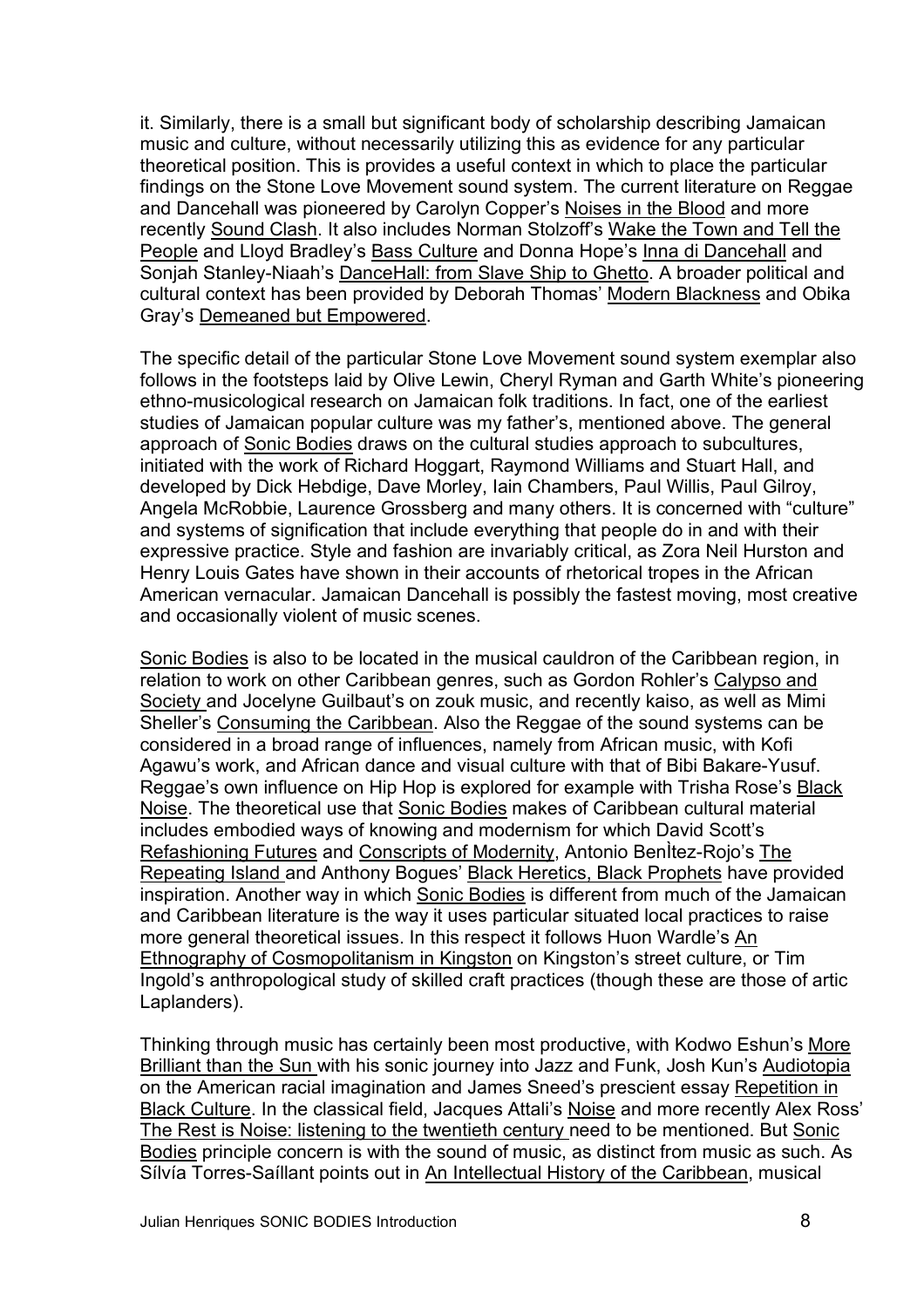subjects have their limitations and criticizes what he calls the "favorite spot" Caribbean scholarship has for popular music and assumptions about the progressive political character of music. This attention to sound takes it cue dub music itself that emphasises the material and dynamic base and bass of sound, rather than the superstructure of musical melody and harmony. It draws on Michael Veal's account of music studio production techniques in Dub: Soundscapes and Shattered Songs in Jamaican Reggae, mentioned above, Louise Meinties' in Sound of Africa! Making Zulu Music in a South African Studio and Louis Chude-Sokei's essays on the sound system. But rather than studio recording, post-production, or the traditional concert, Sonic Bodies concentrates on the crew's re-performance of pre-recorded music. This auditory emphasis is on techniques located in a popular cultural phenomenon, rather than in the traditions of avant-garde and classical music as is more often the case, as with Douglas Khan's brilliant Noise Water Meat, for instance.

In so far as Sonic Bodies is located within the field of cultural studies, it aims to develop an auditory cultural studies in relation to, but distinct from, its more usual visual inclination (along with most other disciplines and approaches). Furthermore, it attempts cultural studies that is itself auditory, as distinct from one that has audition as it object of investigation. This specifically auditory emphasis also makes Sonic Bodies distinctive within of the Jamaican and Caribbean literature - in contrast with the literary tradition of "reading" images, lyrics and musical "texts," as well as the more recent social geography of the location of dancehall venues in Sonjah Stanley-Niaah's work. Thinking through sound draws attention to mechanical processes of auditory propagation, music, on the other hand, attends to social and cultural ones. Neither sound nor music afford immediate opportunities for representation in the way visual images and graphic signification does – that is with the phonetic harness of language. Outside a Caribbean setting as such, Les Back and Michael Bull have taken up the importance of sound with their groundbreaking edited volume The Auditory Culture Reader. Jonathan Mowitt's Percussion and Barbara Browning's Infectious Rhythms on Brazilian samba are also important in this respect. Steve Goodman's Sonic Warfare theorises the full range of frequencies, from infra to ultrasound that make up the auditory spectrum. Daphne Brooks' Bodies in Dissent adds a historical dimension to race and performance. Another important lead is given by Francis Dyson, who in her Sounding New Media: Immersion and Embodiment in the Arts and Culture, takes the important step of using sound to understand phenomena that are not only auditory, that is, virtual reality.

Within the field of audition, a sound system is a phonographic instrument par excellence, that is, it plays only already recorded music and sound effect, rather than the beats and pitches from which these recordings have been "built" (to use the Jamaican music producer's lingo). This has been recognised by Dick Hebdige, Paul Gilroy and others in respect to the sound system. More recently, the particular importance of phonographic technology more generally has been explored in the pioneering work of Jonathan Sterne's The Auditory Past, Alexander Weheliye's Phonographies: Grooves in Sonic Afro-Modernity, Mark Katz's Capturing Sound, perhaps initiated by Evan Eisenberg's The Recording Angel: The Experience of Music from Aristotle to Zappa published in 1987. It is its phonographic medium propels Sonic Bodies to give special attention to the performance techniques and practices of the sound system crew, as these have been described in Frank Broughton and Bill Brewster's practical guide How to DJ Properly. The selector's turntable skills to mix or "juggle" tracks are also of considerable theoretical interest. Nicolas Bourriaud builds an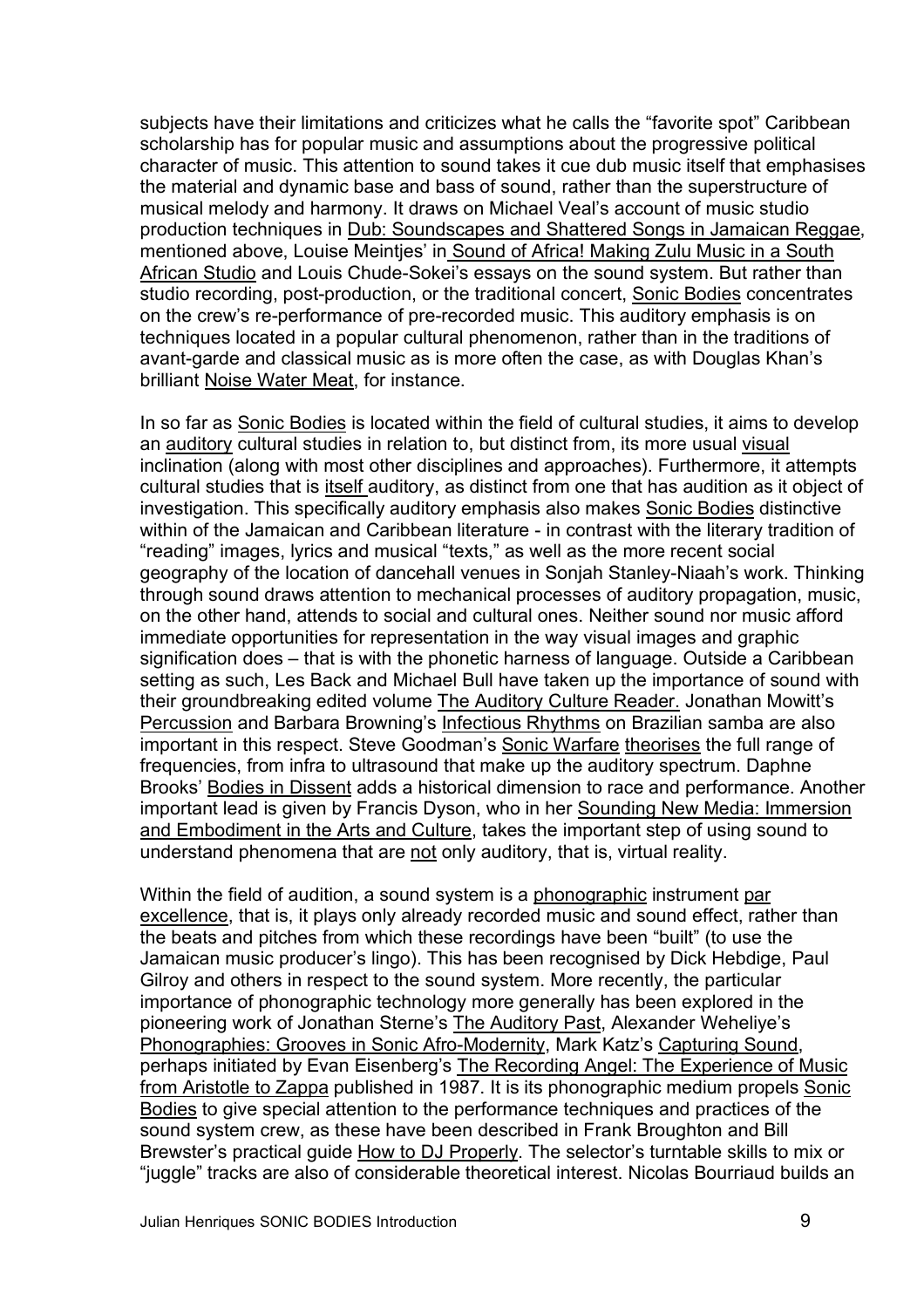entire post modern aesthetic on what describes as the DJ's "re-performance" skills, in Postproduction, Culture as Screenplay: How Art Reprograms the World.

## **The body of sound**

Sonic Bodies claims that thinking through sounding is relevant well beyond the particular example of the Jamaican sound systems. It argues there is a distinct and different way of thinking expressed through sounding. This emerges from the intimate nature of the relationship between sound and embodiment, one that is only matched by that between vision and the disembodied mind, as an entirely different sensory modality and another kind of object altogether. Otherwise, of course, the body's ear is quite different from the mind's eye. With the current corporeal turn,<sup>17</sup> this auditory connection to embodiment is gaining an increasing purchase. It has certainly been aided and abetted by renewed interest in the senses, often from within an anthropological tradition. Here the work of Paul Stoller, Katheryn Geurts, David Howes, Constance Classen and others have been most important. Crucially, the turn towards the body is also a turn away from the discourse, language and inscription with which so much arts and social sciences have been preoccupied. It is also a turn away from any hierarchy of the senses and the dominance of vision in particular, towards a pattern of cooperation of sensory modalities in which each contributes its unique qualities for our negotiation through the "ambient" energy flux."<sup>18</sup> While readily recognising surfaces, edges and patterns, the eye is most accurate with alignment by the straight line of sight. The ear, by contrast, is at home in the depth and textures of timbre, recognising the complexities of melody, harmony and octave transposition most readily. This not to essentualise the sensory modalities, but rather to recognise their affordances.

The dancehall session provides Sonic Bodies with a test bed for understanding the fullbodiedness of sensory experience. Here, the crew's performance techniques together with their phronēsis, or practical wisdom, exemplify the kind of complexities, subtleties and sophistication of which the body is capable – far more so than when the dominant dualistic tradition condemned it to being the mind's extension, or fleshly slave. Philosopher Richard Rorty sums this up most succinctly: "If the body had been easier to understand, nobody would have thought we had a mind."<sup>19</sup> In this way, the crew's connoisseurship and expert evaluations express their embodied ways of knowing, or "logic of practice," to use Pierre Bourdieu's phrase. <sup>20</sup> Dealing with sound and music, their performance expresses a kind of rationality that is not necessarily tied to formal logic, discourse, or representation, though, of course it can be so purposed. The sound crew's evaluative techniques are described as the analogia, rather than the logic, of their practice, as they are not restricted to analysis, calculation, inscription or visual representation. This develops the idea of the ratio of rationality, as the kind of expertise both of, and at, the heart of all manner of other performance and re-performance settings, situations and practices. Many contemporary creative practices these techniques often cannibalise existing recordings, as with Hip Hop scratching, Chris Cutler's "plunderphonics" or mp3 file "mashing," for example. This remixes the traditional distinctions between production and consumption.

On the basis of a fine-grained account of the performance techniques of a popular culture sound system practices, Sonic Bodies challenges some of the most widely held assumptions about what knowledge itself actually is. One such assumption is that knowledge resides in "the mind" - as if this could be separate from its body. Another is that knowledge is information about things, rather than relationships and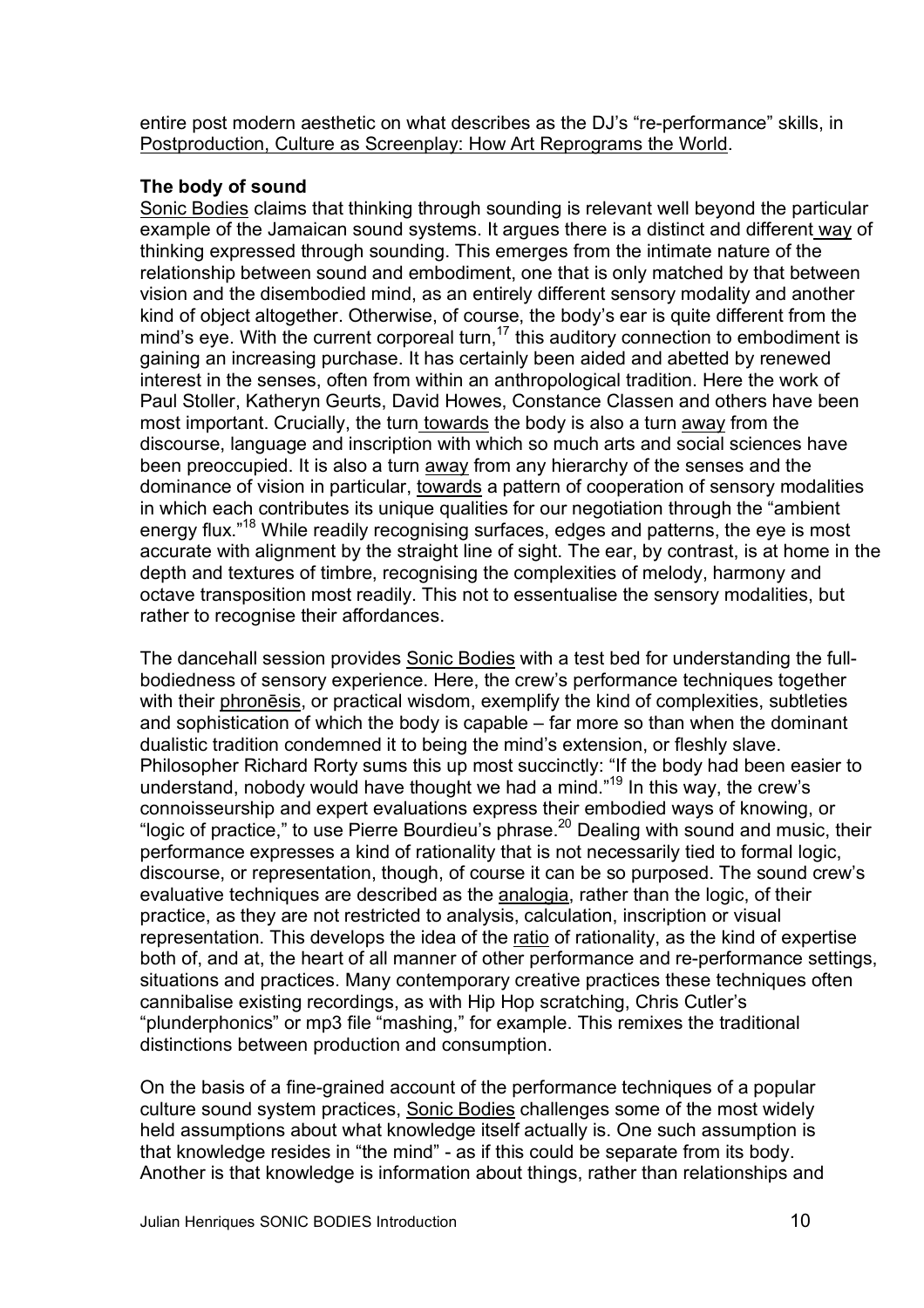dynamic patterns. A third assumption is that knowledge originates with peerreviewed research in the academy, rather than subaltern or lumpen street cultures. So some questions to start: What kind of knowledge may a person have without knowing it? When is tacit know-how more important than explicit know-what? How is thinking through sound any different from thinking through images? What is meaning when it has nothing to do with representation? Thinking through sound encourages an auditory epistemology. The central idea is propagation, as with the periodic disturbances of sound waves through a medium. The longitudinal waves of sound, as with the transverse ones of light, need to be continually propagated. Without the periodic movement of vibrations there would simply be silence. The verb sounding, as distinct from the noun sound, emphasises such activity. Sounding always requires kinetic movement, with the corporeal agents of sonic bodies - whistling, clapping or singing; blowing, scrapping, banging or otherwise playing a musical instrument; or pressing "play" on a recording of any of the above. Indeed, the echo and reverberation – the signature sound of reggae dub - are music studio production methods of elongating this auditory life.

The practices and processes of propagation ensure an approach that is dynamic as well structured, addressing energetic fields, rather than separate static objects. It is concerned with rhythmos, the patterning of intensities through time, rather than the pattern of symmetries, systems and codes in space. The foundation of this auditory epistemology is the crowd's visceral immersive experience of sonic dominance in the dancehall session.<sup>21</sup> This is the sensory experience is the pivot around which thinking through sound turns and returns - its leitmotif. Thinking through sounding also calls for a practical methodology of listening, where sound is a subject, vehicle and medium for the thinking process. As sounds displace images, thinking itself becomes more than only a cognitive manipulation of representations and knowledge is not only visual. Listening concerns depths rather than surfaces, disposing it to evaluation, as with "sound judgement," further than mere monitoring. It is a haptic sense and as touch itself simultaneously both makes a connection between one and another, and recognises their separation. The ear serves as the organ of balance, readily "making sense" of things and recognising resonances and proportions between the frequencies of sound waves, as with an octave, for example. The eye can make very accurate alignments, but has no way of telling the proportional relationships between the frequencies of light.

The sound crew's phonographic re-performance obliges them in their practice - and we do in our investigation - to pay particular attention to the three dimensions of longitudinal waves. These are: frequency or pitch, amplitude or volume and timbre or sound "colour." The crew's skilled techniques "build the vibes" of the crowd in the dancehall session in the way the music producer "builds" the beats, harmonies and melodies of "riddim" track from auditory vibrations. As sonic bodies themselves, the crew are built out of such vibrations. Furthermore, the dynamic patterning of these vibrations offers the opportunity for an understanding of how the crew "make sense" of what they do which may include - without being entirely dependent upon – any conscious calculation or visual representation. The multi-sensory extremes of the sonic dominance of the sound system session make it a living laboratory for investigating the crew's embodied ways of knowing. Sonic Bodies aims to expand the idea of sound, with the concept of sounding, in the way that Christopher Small has done for the concept of music, with his concept of musicking (but using the popular culture of the dancehall session, rather than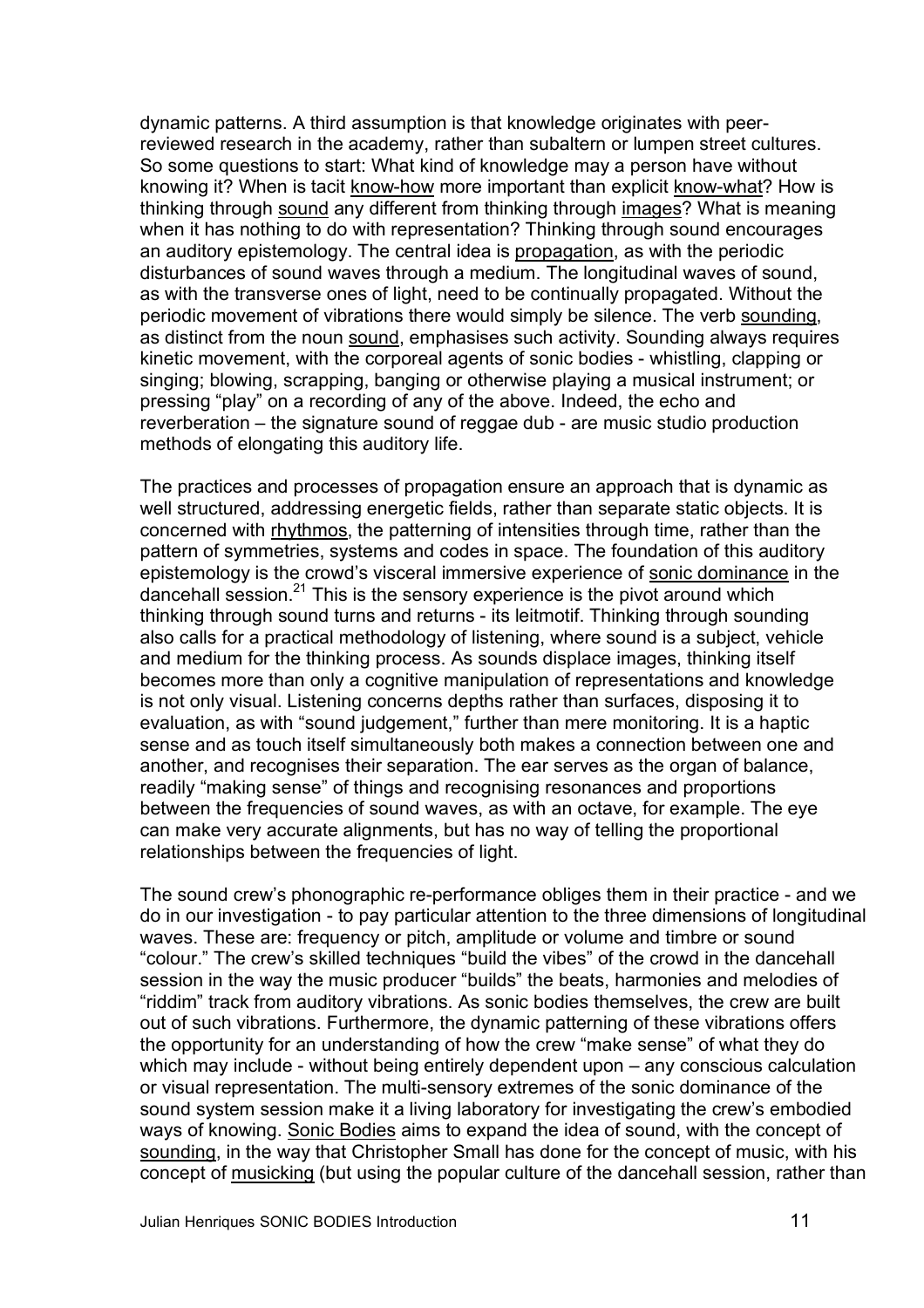Small's of a classical symphony concert).<sup>22</sup> Sounding encompasses everything, everyone and all the activities that goes into the making of sound. This includes listening, as sounding is always reciprocal and often rhythmic: impression and expression, crescendo and decrescendo as well as the corporeal routine of breathing as both inspiration and expiration.

### **The body of thought**

In theory, thinking through sounding takes on an altogether different complexion than it does in practice. Sounding boasts a radical edge, entirely absent from habitual patterns of thought in terms of light and image. From the trumpets sounding the downfall of the walls of Jericho, the destabilizing influence of audition has long been recognised. This critical attack that sound can be used to mobilise literally strikes at the heart of the predominantly ocularcentric character specific to Western metaphysics has been extensively documented.<sup>23</sup> Seeing is believing, but hearing only hearsay. But it should be noted that this visual dominance is far from universal. It is not the foundation of many Eastern philosophies, for instance.<sup>24</sup> In fact it can be argued that sounding initiated Western philosophy with the Orphic cults and Pythagoras' "music of the spheres" as Joscelyn Godwin describes in Harmonies of Heaven and Earth. Before Plato's cave wall becomes the screen on which shadows played, it's rather more distinctive – and mysterious characteristic was as a resonating echoic chamber. Sound certainly lingered on in the unwritten dialogic tradition of pre-Socratic philosophy, as it did in scientific investigation up to the start of the seventeenth century, with Johannes Kepler's Harmonices Mundi and the "sound-house" of Francis Bacon's New Atlantis.<sup>25</sup> Early twentieth century avant-garde art was more concerned to make itself heard than with harmonics. The Italian Futurist were famous for their noise machines, Russian revolutionary art less so for its invention of "artificial sound."<sup>26</sup> Far from being a "natural" phenomenon, sound has a rich social and cultural history, much of which remains to be written.

More currently, in the context of the corporeal turn, the resonances of sounding and body can become a weapon against the reflections of lighting and mind. Thinking through sound thus evolves into a philosophy of resonance, which is, in almost every respect, rather different from more commonplace philosophical reflection. But what does a philosophical resonance sound like? It is likely to be concerned with relationality, that is, mixing, mingling and synthesis as well as analysis, similarities as well as differences and continuities as well as dichotomies. Most critically it included embodied practice and subjective sensory experience as well as the manipulation of mental images or cognitive process. In short, this way of philosophizing exploits a vocabulary of auditory mechanisms and a repertoire of models and metaphors from sound and listening, in the way traditional philosophy has relied on visual support. This is certainly not to abandon reason, but rather to consider it as ratio, rather than only representation, as I do in the concluding chapter with the idea of "sound judgment."

Sounding also has a critical edge against the text, discourse and the formalist and structuralist preoccupations of much recent work in the arts and humanities that the philosophy of light has underpinned. While these, in their time, proved useful against positivism and behaviourism, such reductionism no longer occupies the dominant position it once did. As might be expected, the critical questions sounding raises for text is orality and voicing (to which chapter 7 on the MC vocal performance is devoted). For language, the questions sounding raises concern the importance of phonetic expression of the particular utterance. Sounding turns away from Saussure's La Langue, or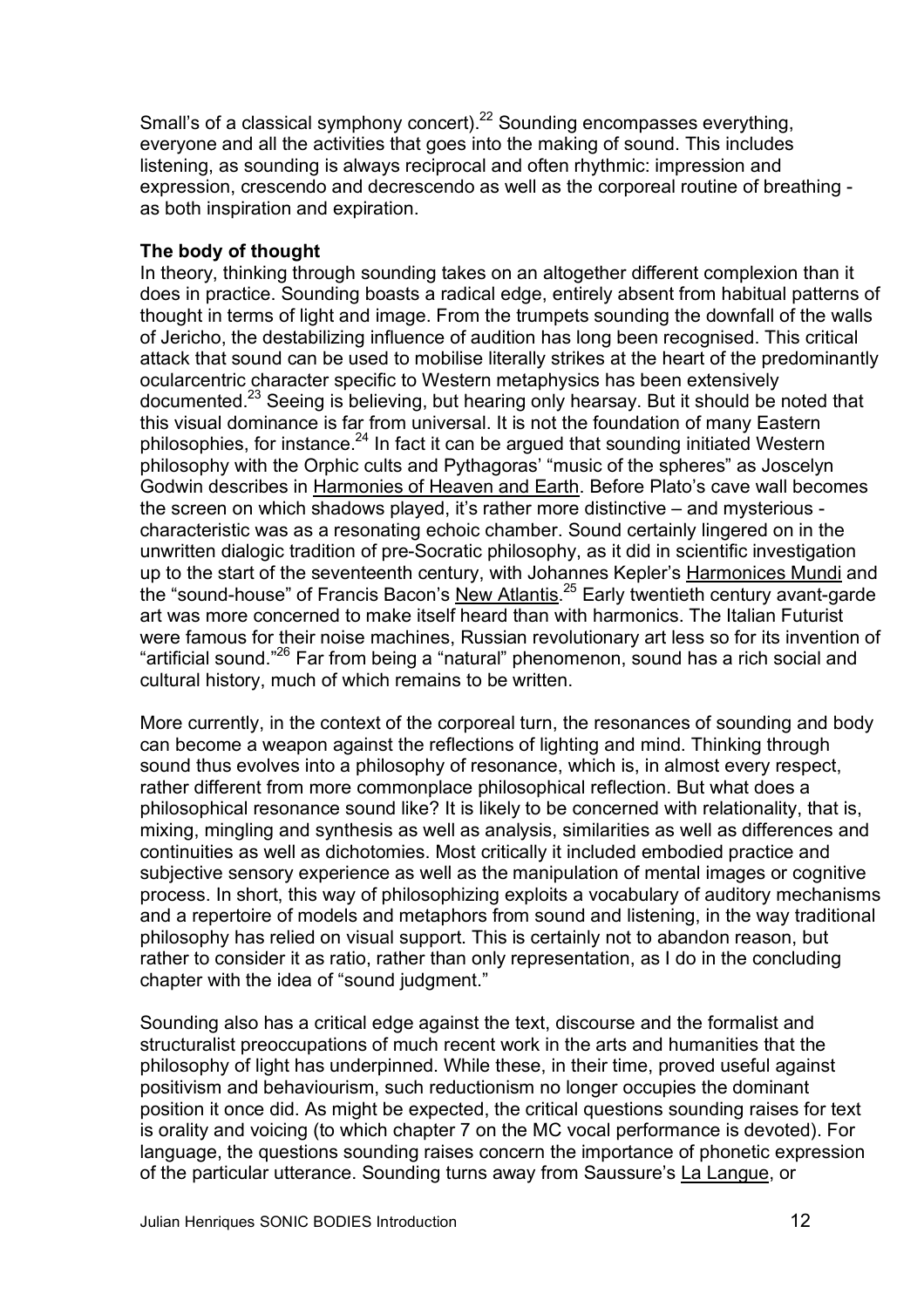language system, towards precisely what this eschewed, Parole, or speech itself. Sounding draws attention to analogue variation, rather than the diacritical differences of a system of signification; contingencies rather than abstract types or essentialisms; it is concerned with communication as an embodied, situated and particular process in the way feminists epistemologies have pioneered. The reorientation from a discursive to an embodied emphasis, that the working through sounding encourages, might seem to favour a sensory gear change from eye to ear. The mind's eye for text was invariably privileged over and above the body's ear for speech. But the thinking through sound does not call for a reconfiguration of the senses as such - other than recognising their multiplicity.

There is currently a growing interest in a metaphysics that refrains from the traditional ocularcentric obsession where vision stands as the paradigm for all perception, as Casey O'Callaghan argues in Sounds: A Philosophical Theory. This is a philosophy of sound, rather than a philosophy that is in any way itself auditory - by adopting the kind of auditory methodology advocated here. From within the tradition of analytical philosophy, O'Callaghan makes no mention of European thinking on sound and audition. This favours enquiry into listening and the voice, as with Jean-Luc Nancy's Listening, Peter Szendy's Listen: A History of Our Ears and Mladen Dolar's A Voice and Nothing More. Prior to this comparatively recent work, such interest came from phenomenologically orientated thinkers, such as Don Ihde with Listening and Voice and David Michael Levin with The Listening Self and Joachim-Ernst Berendt's The Third Ear: On Listening to the World. Jean-Francois Augoyard and Henri Torgue in Sonic Experience describe the empirical detail of sound as effect: A Guide to Everyday Sounds. As Adriana Cavarero details exquisitely in For More than One Voice: Toward a Philosophy of Vocal Expression, sound has always been an anathema to the dominant traditions Western philosophy. This because sound of the voice makes it impossible to ignore our human embodiment, both in general and in particular, as with the distinctive sound that each individual's voice expresses. To be sure, a person's face is key to our relational identity with the Other, as Emmanuel Lévinas has proposed as the foundation of philosophy as ethics.<sup>27</sup> But equally important is their voice, where the value of this distinctiveness is very different. This is due entirely to the mechanical characteristics of auditory propagation, compared to those of light, that is, physics, rather than metaphysics. Our eyes see a face, or the surface of any object, to the extent that it reflects or absorbs an ambient light source. The face itself has no say in the matter exactly the opposite when the face chooses to speak, that is, take responsibility for its own propagation in the auditory sphere. Similarly, in a darkened world, a person would be forced to identify himself or herself by shining a light on their own face.

It is such practical properties of the propagation of sound that configure thinking through sounding to produce an "auditory imagination," to use the term T. S. Eliot originally coined for understanding of poetry.<sup>28</sup> The idea of an imagination has merit compared to the more formal alternatives of auditory philosophy, epistemology or metaphysics in so for as it expresses the potentialities embodied knowing that sounding is being used to explore in this volume. From the point of view of light, sound always remains in the dark shadows. From the point of listening, there are questions on which light always remains silent. It is these that Sonic Bodies begins to ask.

# **The Argument of Sonic Bodies**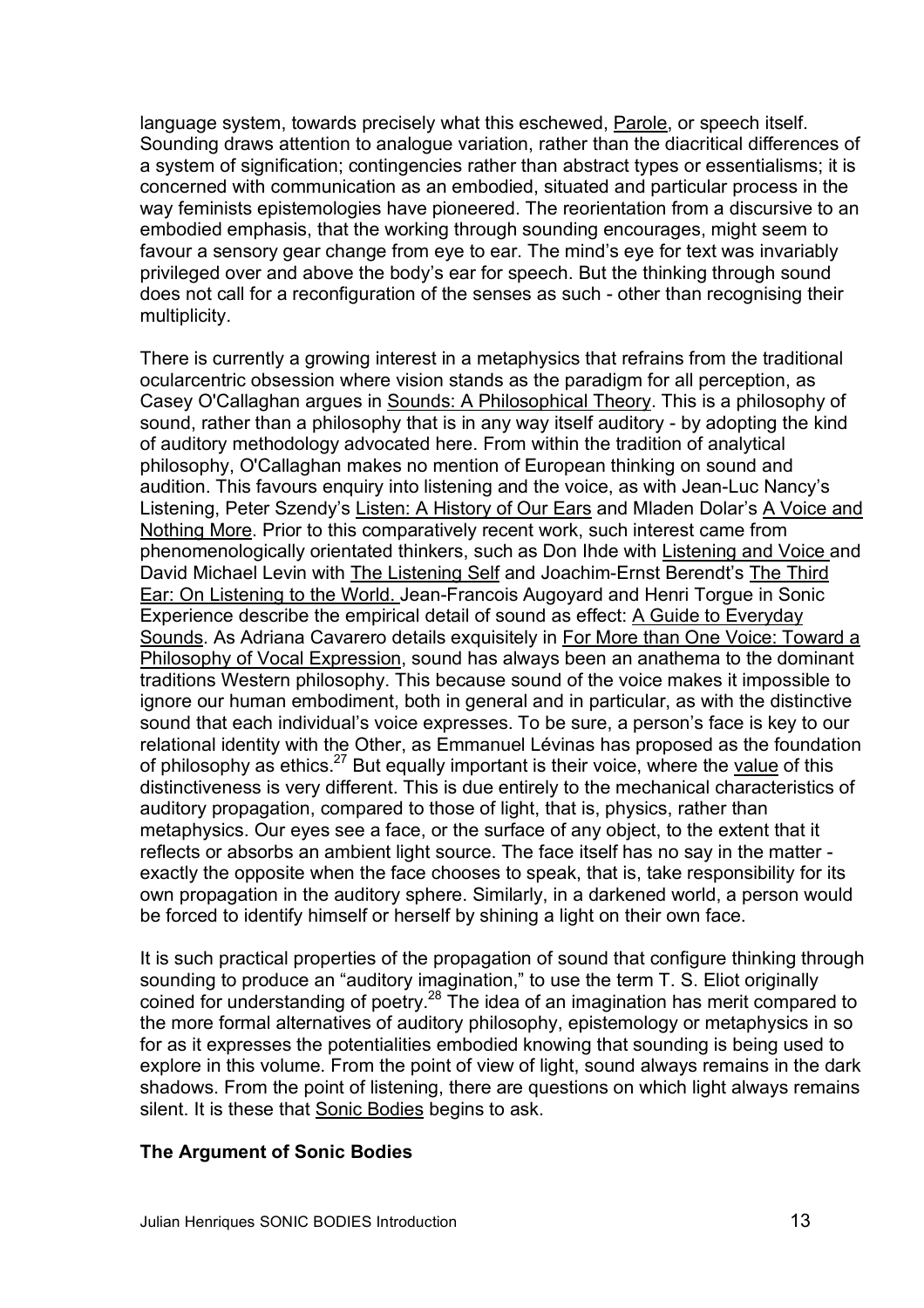Starting the journey of Sonic Bodies by thinking through sound, as distinct from thinking about sound as an idea or an object, the next step is to consider talking through sound. This involves an appreciation of the idiomatic vocabulary and nonclementure of those that work with sound in Jamaican popular culture, namely the sound system crew. This leads to a methodology, or a doing through sound, that informs the investigation. Not surprisingly listening to sound is central to this methodology, followed by describing exactly what was heard of the processes and practices of sounding. This leads to a theorising through sound itself, that is, completing the account of the practice and performance techniques of sonic bodies with a theory of a sonic logos.

In the introductory part, **Practising and Theorising Sound**, the first chapter **The Dancehall Scene** locates the dancehall session and the reggae sound system within the dancehall scene. This is then situated more widely within the orality, musical traditions and auditory values of the Jamaican sensibility, that is, as a bass culture. The second task of the chapter is to introduce the approach of thinking through sound specifically and literally as a periodic disturbance or longitudinal wave that propagates through a medium. The chapter then makes two claims. One is that the entire Dancehall scene with all its various sonic bodies, is configured in, as and by these vibrations. The other, following from this, is that these vibrations can be usefully considered as falling into three distinct wavebands. The first each of these is identified as the material waveband of sounding propagated through the gaseous medium of the air. These frequencies are produced by the "set" of equipment whose qualities of "tone" and "balance" the audio engineers are skilled at monitoring and manipulating. Second comes the fleshly corporeal waveband of the crew's performance and the crowd's participation with the selectors' choice of music and "riddims" tracks played in the session, the crowd's dance and their own performance skills on the decks. Finally, there is sociocultural waveband or simply "vibes" by which the session "makes sense" to the crowd in terms of their feeling and understanding of the Dancehall scene. The final part of the chapter locates this idea vibrational waveband model in the context of other theoretical approaches.

The second chapter, **Sound Systems** describes the transmission of these vibrations of sounding at each of the three wavebands. It proposes that any such periodic movement requires three elements, that is, a medium for the propagation, an instrument for making the disturbance and technique for using the instrument. In this way, the term sound systems in the plural plays both theoretically - as a system or framework of understanding - and practically – as the phenomena of the auditory vibrations themselves and a reggae sound system or institution for sounding. Here the media of sounding include material vibrations of a speaker cone, for instance, as well as the sociocultural medium of the dancehall scene as a whole. The instruments of sounding include those of the flesh and blood crew at corporeal frequencies; the phonographic sound system "set" of equipment, in the material waveband; and the session itself, at the sociocultural waveband. The techniques of sounding in the corporeal waveband include the crew's kinetic skilled performance skills, such as the selector's dextrous skills on the turntables, for example, or the crowd's dance and in the material waveband the amplitude, frequency and timbre of the sound waves themselves.

With the two triads of the wavebands and elements of sounding in place, Part 1 **Audio Engineer and Material Waveband** turns to the audio engineer as the crewmember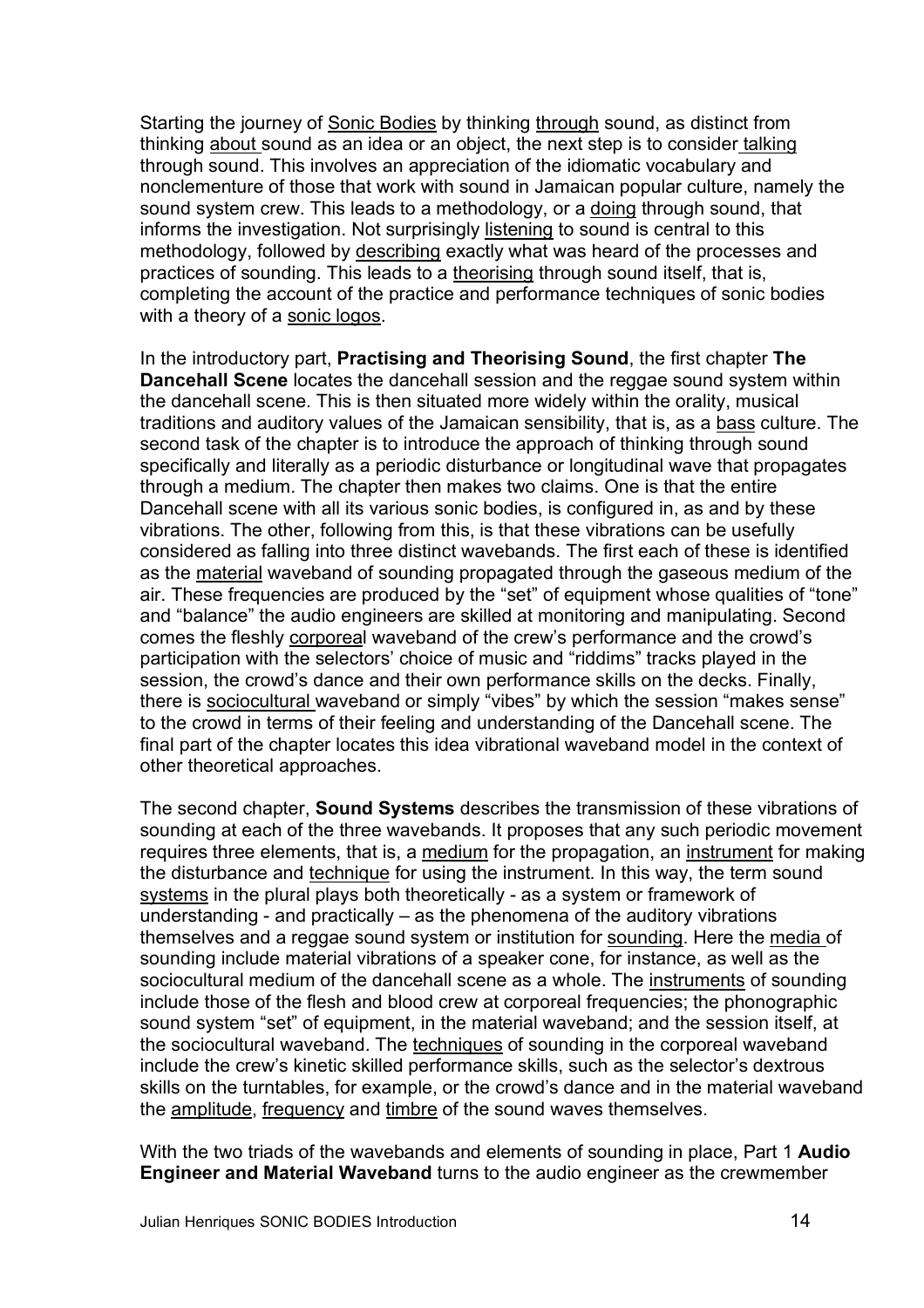with special responsibility for this particular waveband at electromagnetic and electromechanical frequencies. At the same time, it must always be remembered that no waveband can be considered in isolation from the other two. A crewmember's specialist responsibility in one waveband can only ever expressed in relation to the other two. Chapter 3 **Fine-tuning,** gives a step-by-step account of the pre-performance practice of "compensation" by which the engineers adjust the auditory output of the phonographic set of equipment. This is a recursive skilled technique comprising three corporeal procedures: manipulating the value of the electronic components of the set (for example, by substituting one for another); and monitoring the consequence output variation – the auditory amplitudes and frequencies. Finally the engineer has to evaluate auditory qualities of "balance," "weight" and "attack," as well as what one described as "my harmony with the sound," with skills located in the sociocultural waveband.

Next, chapter 4 **Learning to Listen**, broadens the scope of the enquiry to situate the audio engineer's acquisition of their skilled techniques in the context of an apprenticeship tradition. Here the youngest current Stone Love engineer, for instance, is the fifth generation of engineering apprentices, starting with the inventor of the sound system set, Hedley Jones, sixty years ago. Such skills learning draws attention to the importance of their evaluative judgements by which the crew "make sense" of what they do as they do it in the session, further to those required for the initial playing, recording and production of the music. The engineers are considered as sonic bodies mediating "betwixt and between" all three wavebands of sounding, rather as merely having a "technical knowledge." The chapter also draws parallels between what a "prento" (apprentice) engineer has to learn for his engineering and researcher's methodology of listening (as distinct from viewing or reading). Sound asks questions in the way images often settle them. Listening is always distinct from - but in relation with - both the auditory faculty of hearing and the practices of sound making. The engineer's learning is contextualised with that of other skills (Levin, Ingold, Sterne) and with the research relationships and methodology of working through sound, as well as Goethe's "delicate empiricism."

Part 2 **Selector and Corporeal Waveband** adopts a similar approach for the second key crewmember of the selector. Chapter 5 **Juggling**, gives an account of the selector's skilled dextrous (or "deckstrous") performance and re-performance role and function in the session. This includes "building the vibes" or intensities of the session, and "steering" the crowd along the procession of the night. The selector's re-performance techniques, like those of the engineer, involve manipulating, but this of the musical material on record or CD, which is done by cutting, sampling, or selecting one particular music track or part of it; mixing a smooth transition between one selection and the next; and repeating the record played, or part of it, or its echoing tail as a sound f/x (effect) in response to the crowd's requests for "pull-ups" and "rewinds." The selector also engages in monitoring, not meters or screens like the engineers, but "reading" the vibes of the crowd. As with the engineer working with auditory materials, the selector's skills include evaluating with their expertise, connoisseurship and "know how," not sounds, but the feedback from the crowd.

Chapter 6 **Cut, Mix n' Rewind** locates the selector's skills in the broader context of those of the recording studio production techniques of Reggae "versioning," Hip Hop "looping," and the value of repetition, as a typically modernist trope, but "inna dancehall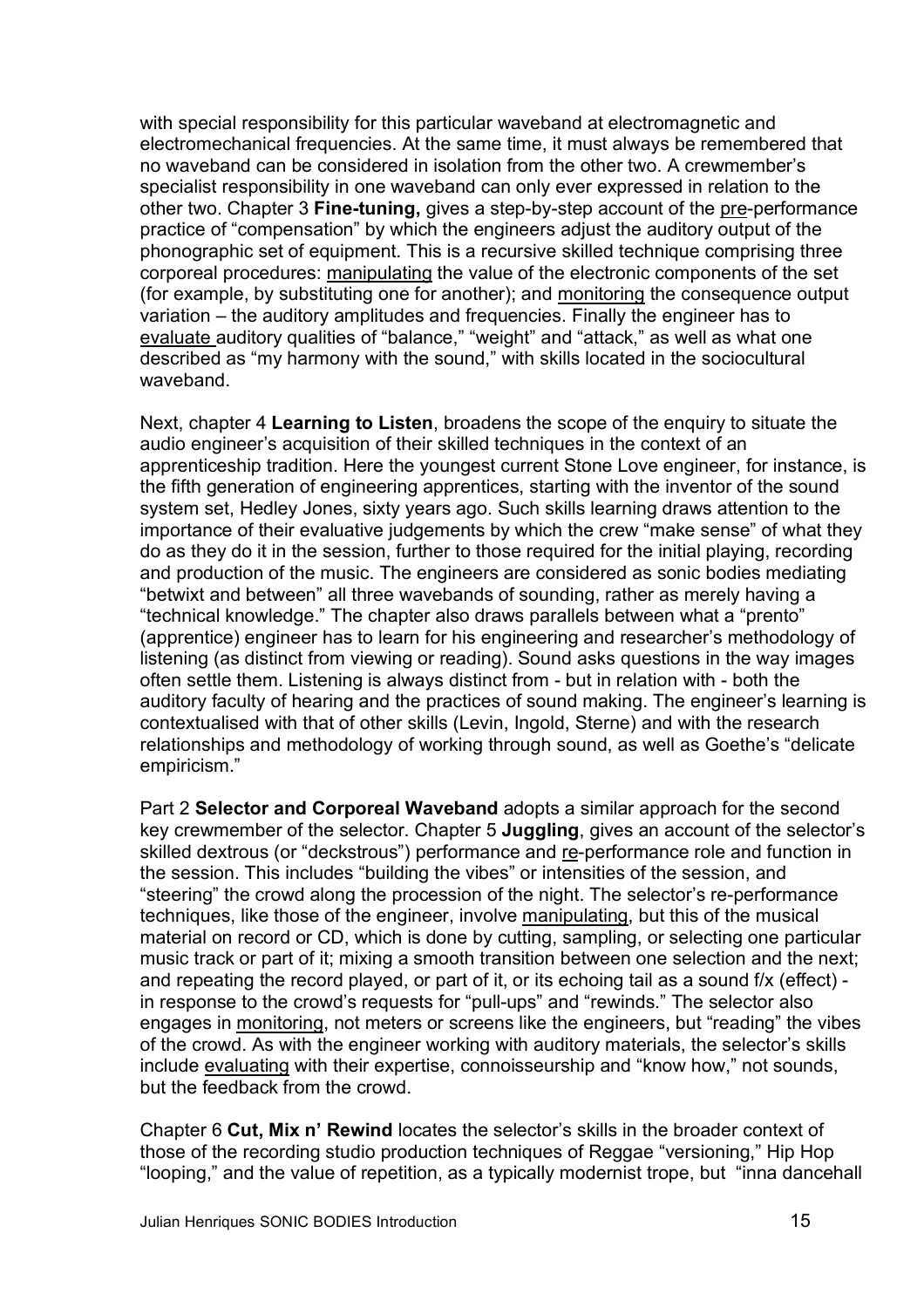stylee." The selector's re-performance (Bourriaud) techniques are key to phonographics of the apparatus of the sound system (Weheliye). This affords a critique of the dichotomies that visual metaphors are often used to promote, which invariably separate technologies from their use, sound making from listening, production from consumption, transmission from reception and performance from re-performance.

Part 3 **MC and Sociocultural Waveband** addresses the skilled techniques of the third and final crewmember considered in Sonic Bodies. Chapter 7 **Voicing,** describes the MC's (or DJ) performance as "acoustic master" (Chion), adding a distinctive sociocultural waveband to the sounding of the session. It describes how the MC's techniques contribute to the affective intensities of the whole of the session - by "exciting" the crowd, "guiding" them through the session and championing them in the lyrical battle or "clash" against sound system competitors. The MC's techniques include "lyricing": issuing instructions, or "chatting the mic;" with performance tropes such as "riding the riddim," "conducting choir" (antiphony), a wealth of idiomatic expressions and "tracing" (ritual insulting, Gates); and the distinctive tone of their voice, usually both authoritative and entertaining.

Chapter 8 **Rhetoric and the Logic of Practice** situates the MC's voicing in context of the ancient rhetorical triad of logos, pathos and ethos, claiming this to be a more comprehensive and useful than more contemporary theories of communication. From this it is then suggested that the MC and other crewmember's way of knowing needs to be located within the embodied, particular and situated character of the sensus communis of the session as a whole. This has three components: right time or kairos, right place or topos and right action which are considered in relation to the idea of knowledge, ways of knowing and Bourdieu's "logic of practice" specifically. Both knowing and communicating described in this manner embody a relationship between measure and value, drawing on Hans Kayser's account of Pythagorean concept of harmonics where the circle of value is squared in the measure of practice.

To conclude, **Triangulating a Sonic Logos** claims that thinking through sound encourages the kind of sensibility that might prove useful for understanding the ways of knowing to be found in other situations and settings - with nothing to do with a dancehall session or indeed sound as such. It takes the performance techniques of the three sonic bodies of audio engineer, selector and MC as an exemplary expression of a sonic logos. This is a way of knowing particularly susceptible to, and expressive of, phronēsis, that is, practical wisdom or sound judgment that often involves proportion and analogia. This triangulates with the techné, know-how or practical craft of the crewmember's skilled performance techniques and the episteme of analytical or scientific knowledge. In fact triangulation - expressed in such abundance within and between sonic bodies - is a key feature of the sonic logos, taking its cue from Peirce's semiotics. Triangulation encourages an escape from the dualities and antimonies often sanctioned by ocularcentric and language biased philosophies. With a sonic logos, mind and body, viewer and viewed, subject and object, internal and external worlds mingle and merge to render rationality in terms of ratio rather than only representation.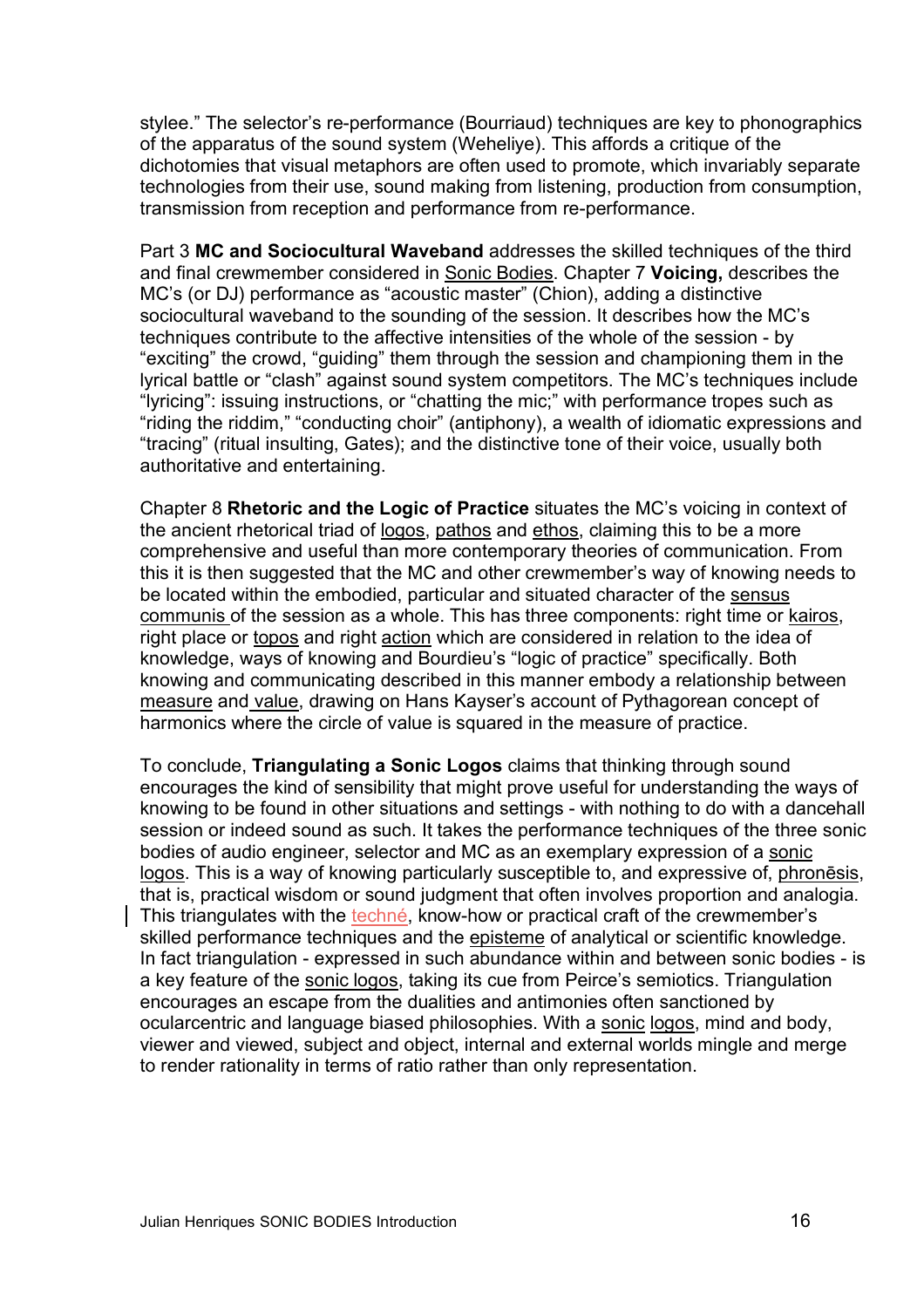l

<sup>4</sup> Bull 2007 and Kassabian 2002.<br>
<sup>5</sup> Attali 1979: 3.<br>
<sup>6</sup> Schafer 1977/1994, Truax 1985 and Corbin 1999.<br>
<sup>7</sup> Glenn Adamson makes a similar argument in his *Thinking Through Craft* (2007).<br>
<sup>8</sup> The embodied character of

most abstract of thought systems, that is mathematics, as with his *Becoming Beside Ourselves: The Alphabet, Ghosts and Distributed Human Being* (2008). Other approaches to this issue include of embodiment and meaning include, Lakoff, George and Johnson, Mark (1980) *Metaphors We Live By* and Horst Ruthrof's *Semantics and the Body: Meaning from Frege to the Postmodern* (1997).<br><sup>9</sup> Thinking diagrammatically, according to Frederik Stiernfelt's *Diagrammatology* (2007).

involves the the visualisation of relationships, rather than their appearances and therefore should not be considered as representational.<br><sup>10</sup> This was a conversation in June 2004 that in fact took place on the beach at

Frenchman's Cove, Portland, near the parish capital of Port Antonio.<br><sup>11</sup> Henriques 2007a.<br><sup>12</sup> In respect of materiality, Frederich Kittler's work has been important in promoting the

study of media technologies, as with for example his *Gramophone, Film, Typewriter* (1999) and *Visual Media* (2009), also Zielinski 1999 and 2006. In respect to corporeality on early important wok is Elizabeth Grosz's *Volatile Bodies: Towards Corporeal Feminism* (1994) and more recently Ahmed (2002).<br><sup>13</sup> As with Goodman (2009)<br><sup>14</sup> Veal 2007: 51.

<sup>15</sup> As with Bradley 2000 and Stolzoff 2000.<br><sup>16</sup> Constantinides 2002: 1.<br><sup>17</sup> For example, Maxine Sheets-Johnstone's *The Corporeal Turn* (2009).<br><sup>18</sup> Gibson 1986: 263

 $19$  Rorty 1979: 239.<br> $20$  Bourdieu 1990.

<sup>21</sup> Henriques 2003

<sup>22</sup> Small, Christopher (1987) Music of the Common Tongue: Survival and Celebration in Afro-American Music, London: Calder

<sup>23</sup> Jay 1993.<br><sup>24</sup> For example, Berendt 1983.<br><sup>25</sup> Oram 1972

 $1$  This, of course, makes reference to the Bob Marley lyrics: "The one good thing about music/ When it hits, you feel no pain," from *Trenchtown Rock*, from the *African Herbsman* album, released in 1973 on the Trojan label.<br><sup>2</sup> Henriques 2003.

 $3$  Playing music from mobile devices in public places, such as on a bus, often to announce of other people, as Marshall 2010 discusses.